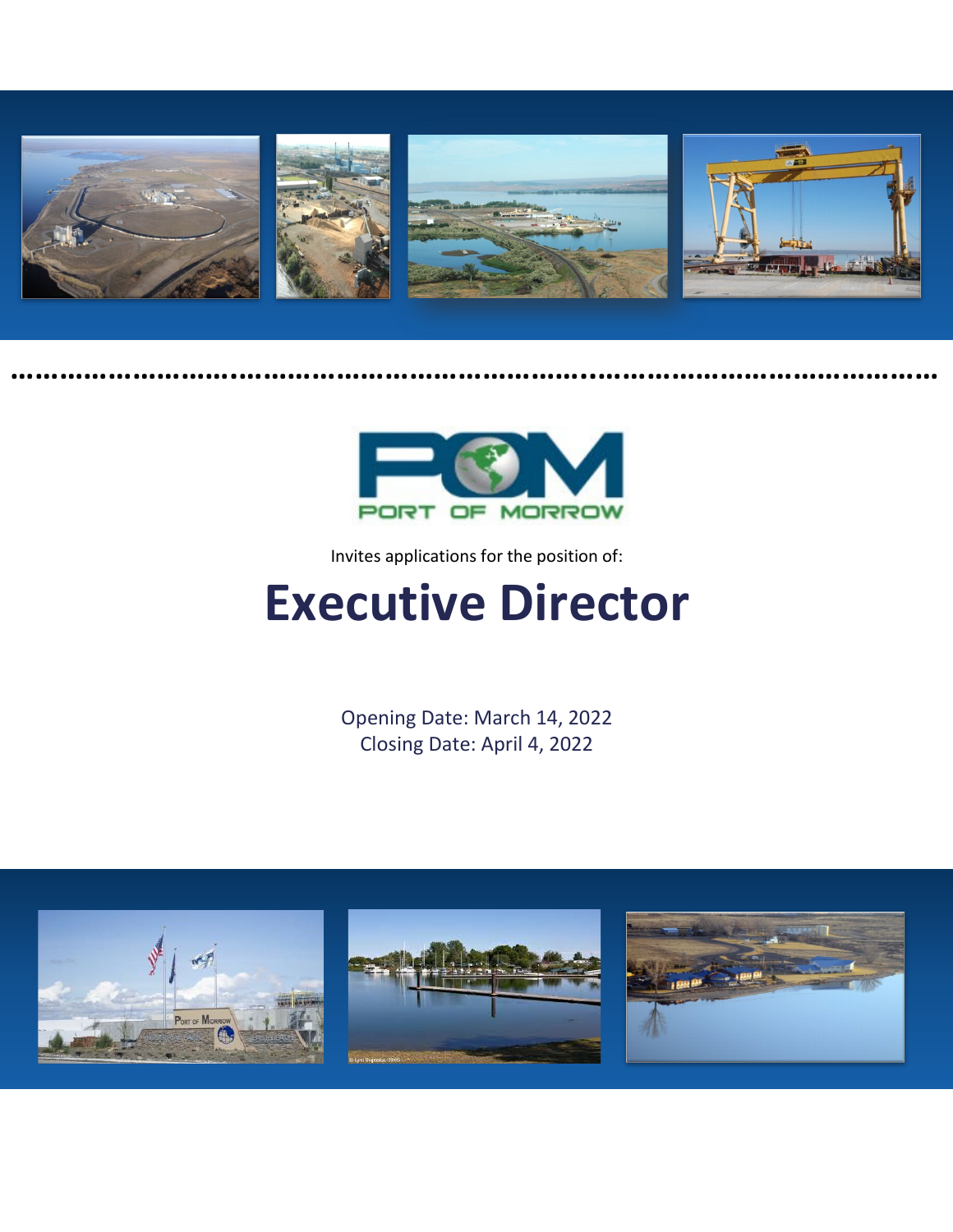

## **Executive Director**

#### **The Port of Morrow is currently recruiting qualified applicants to fill the Executive Director position.**

Responsibility for management and administration of Port activities resides with the Executive Director who is appointed by the Port Commission. The Port presently employs approximately 135 full-time employees.

#### **Qualifications for the successful applicant include:**

- 1. Bachelor's degree in business, public administration or a closely related field; and
- 2. Experience with economic development, port operations or associated business.
- 3. Or a successful combination of education, training, and experience that clearly demonstrates the knowledge, skills, and abilities to perform the essential functions of the position.

#### **POSITION OBJECTIVES**

The Port of Morrow is looking to hire a person who will provide the leadership, management skills and administrative abilities to continue to move the Port in the direction of its stated mission.

#### **Mission:**

The Port of Morrow is the region's economic development leader and works closely with businesses and organizations to create family wage jobs. The Port maintains a positive business environment; develops water sources; provides and expands utility services; provides surface, water and air transportation facilities and services; and continues to expand its role as a regional transportation hub. The Port is focused on fully developing industrial, commercial and community development potential while supporting the region's quality of life.